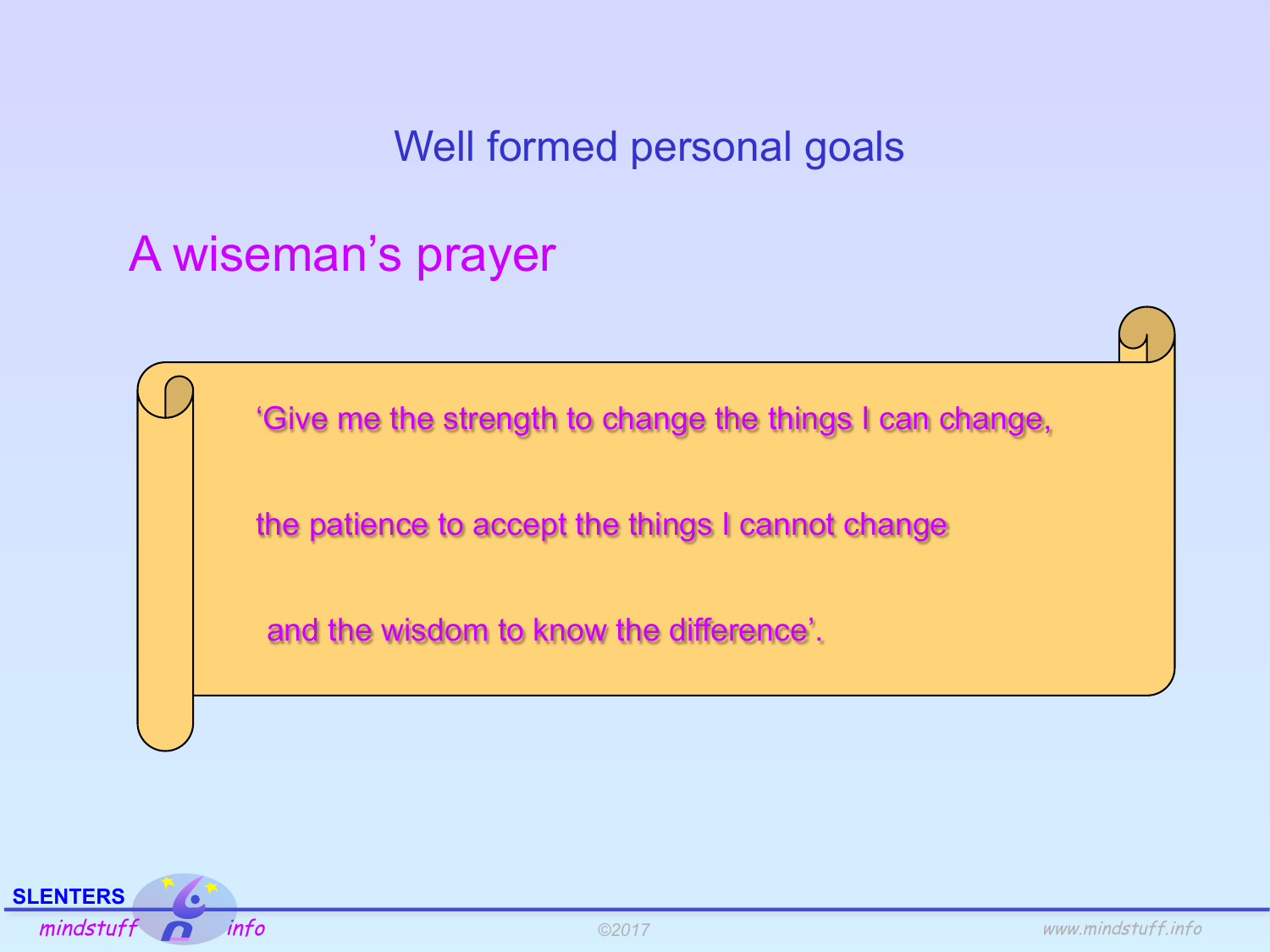Your checklist of the conditions for well formed personal goals:



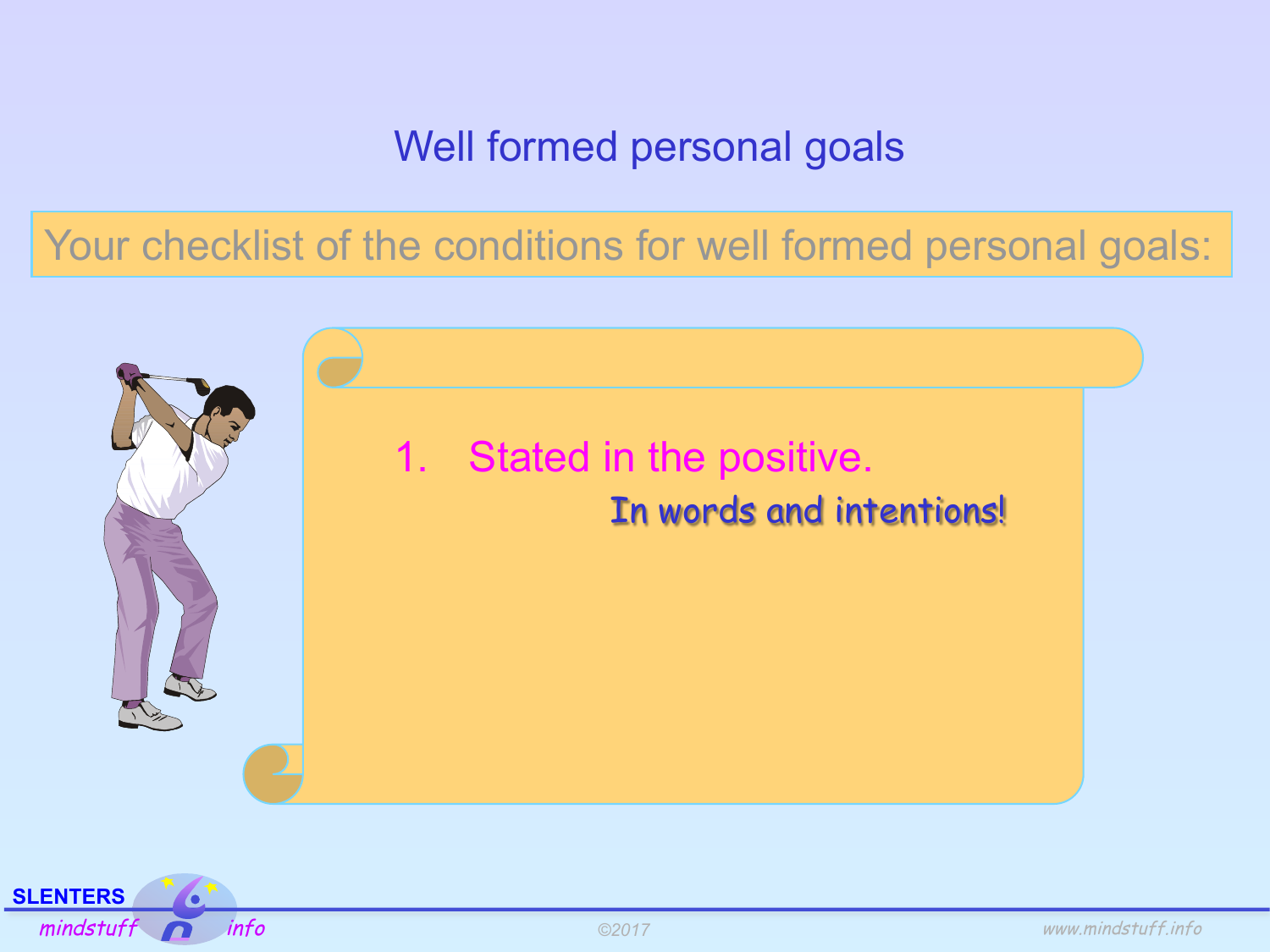Your checklist of the conditions for well formed personal goals:



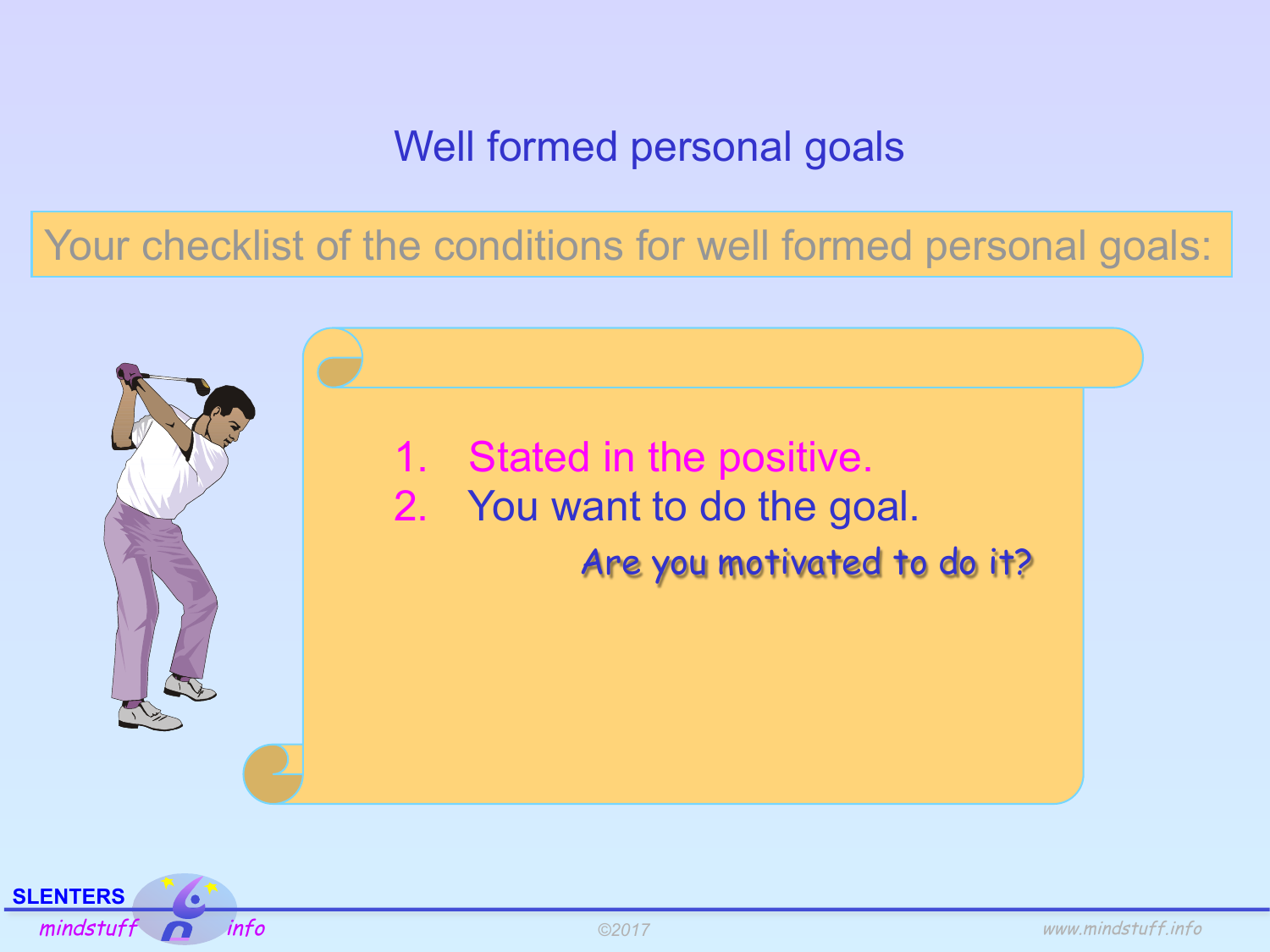Your checklist of the conditions for well formed personal goals:



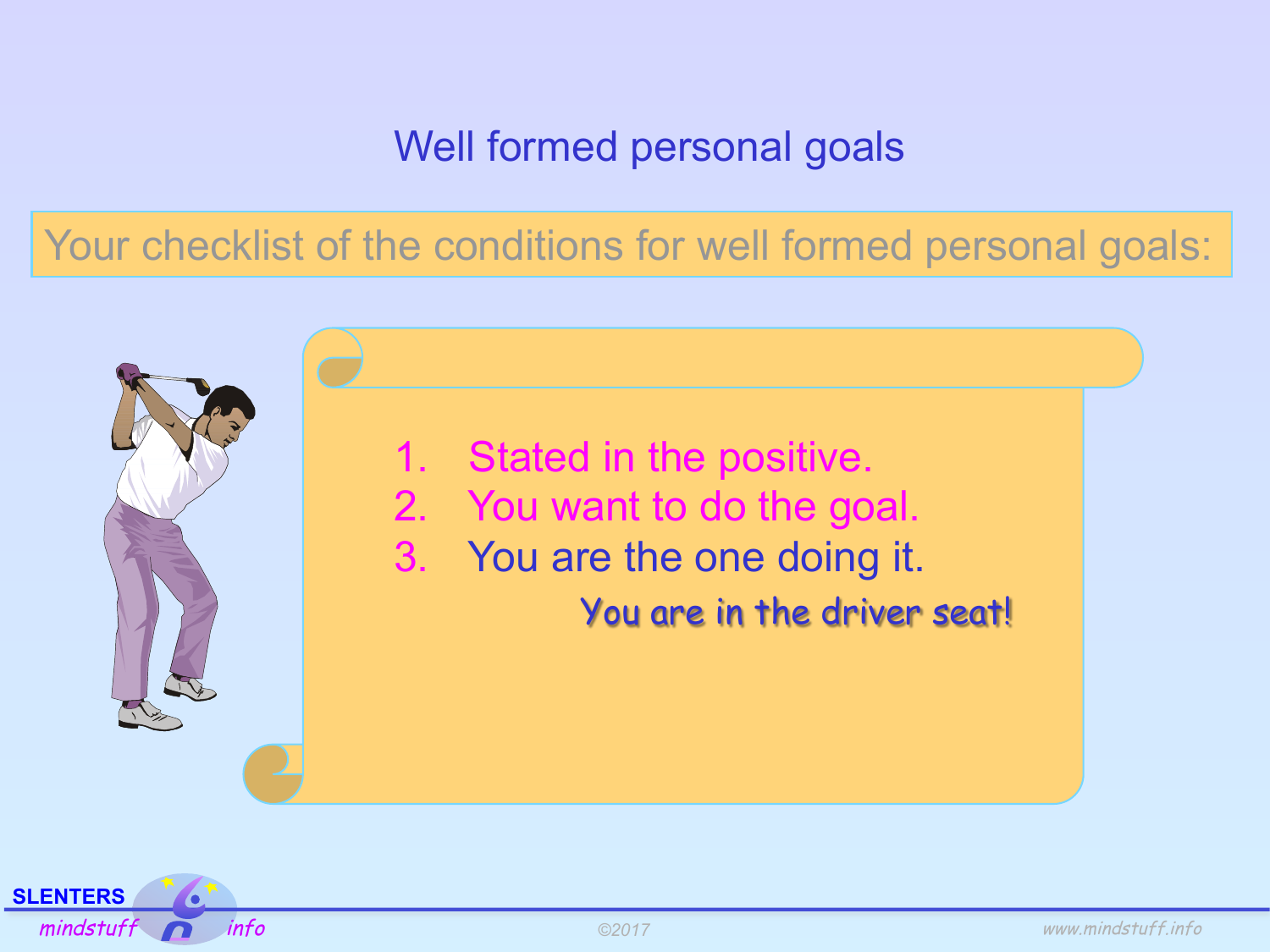Your checklist of the conditions for well formed personal goals:



- 2. You want to do the goal.
- 3. You are the one doing it.
- 4. It is sensory based.

It involves actions and feelings!

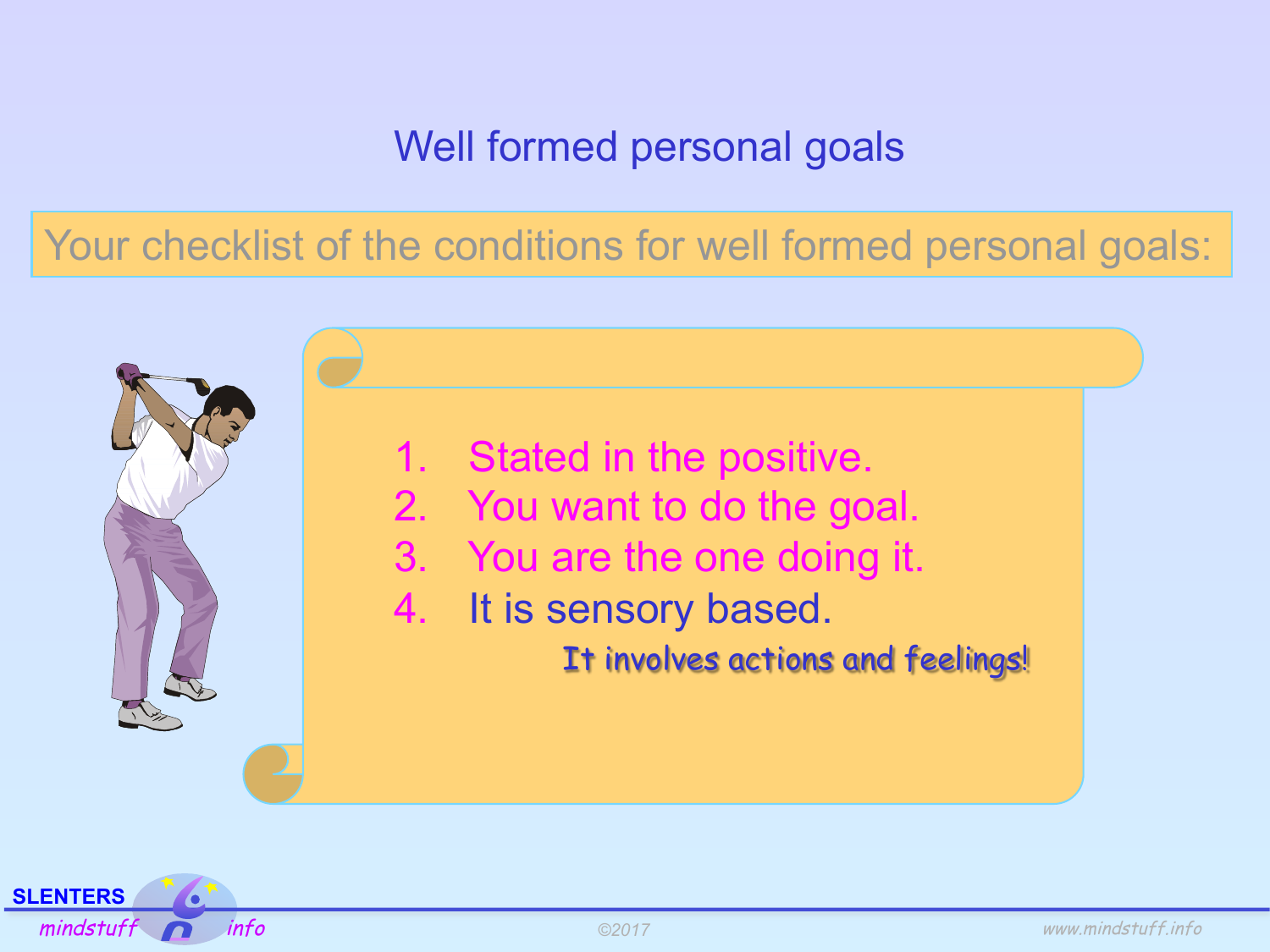Your checklist of the conditions for well formed personal goals:

1. Stated in the positive.

- 2. You want to do the goal.
- 3. You are the one doing it.
- 4. It is sensory based.
- 5. The goal is specific.

Focussed and measurable!

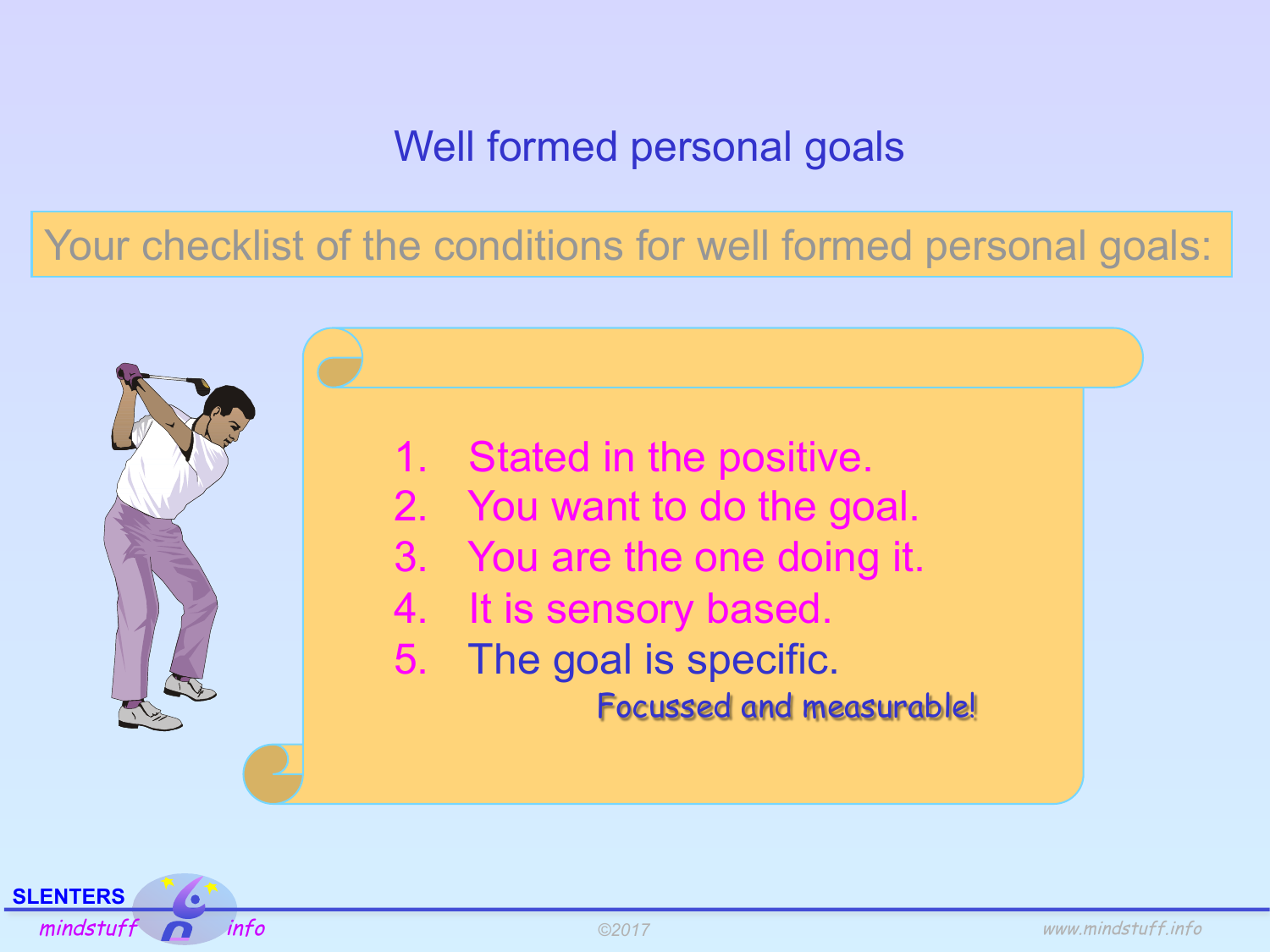Your checklist of the conditions for well formed personal goals:

1. Stated in the positive.

- 2. You want to do the goal.
- 3. You are the one doing it.
- 4. It is sensory based.
- 5. The goal is specific.
- 6. Involves learning cycles.

Learning by doing, incorporate short cycles!